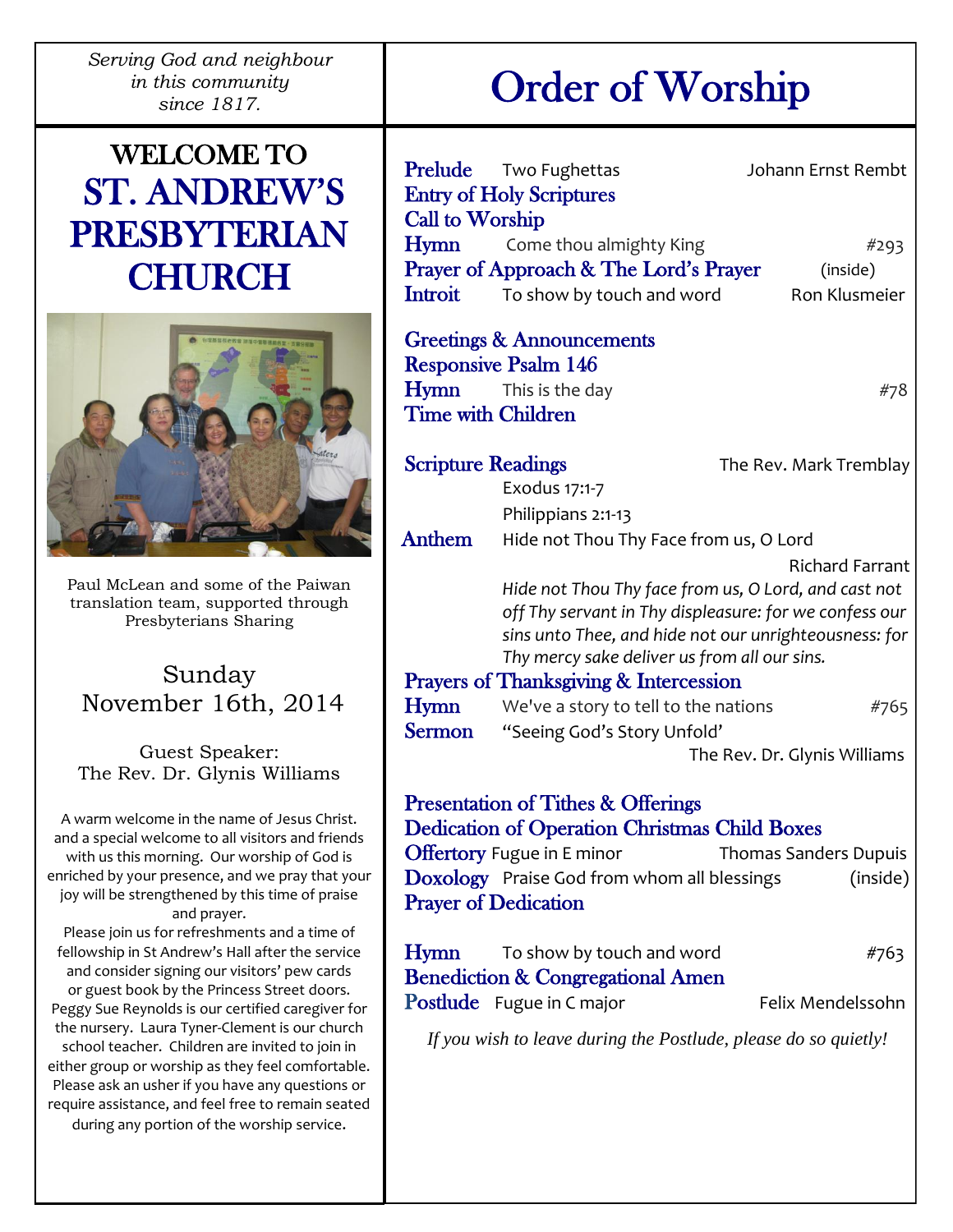## **The Lord's Prayer**

Our Father who art in heaven, hallowed be thy name. Thy kingdom come, thy will be done, on earth, as it is in heaven. Give us this day our daily bread, and forgive us our debts, as we forgive our debtors. And lead us not into temptation, but deliver us from evil. For thine is the kingdom, the power, and the glory, forever. Amen

## **Responsive Psalm 146**

Praise the LORD! **Praise the LORD, O my soul!** I will praise the LORD as long as I live; **I will sing praises to my God all my life long.**

Do not put your trust in princes, in mortals, in whom there is no help. **When their breath departs, they return to the earth; on that very day their plans perish.** Happy are those whose help is the God of Jacob, **whose hope is in the Lord their God,** who made heaven and earth,  **the sea, and all that is in them;** who keeps faith for ever;  **who executes justice for the oppressed; who gives food to the hungry.**

The Lord sets the prisoners free; **the Lord opens the eyes of the blind**. The Lord lifts up those who are bowed down; **the Lord loves the righteous.** The Lord watches over the strangers; he upholds the orphan and the widow, **but the way of the wicked he brings to ruin.** The Lord will reign for ever,  **your God, O Zion, for all generations. Praise the Lord!**

# **Scripture Readings**

#### **Exodus 17:1-7**

From the wilderness of Sin the whole congregation of the Israelites journeyed by stages, as the Lord commanded. They camped at Rephidim, but there was no water for the people to drink. The people quarrelled with Moses, and said, 'Give us water to drink.' Moses said to them, 'Why do you quarrel with me? Why do you test the Lord?' But the

people thirsted there for water; and the people complained against Moses and said, 'Why did you bring us out of Egypt, to kill us and our children and livestock with thirst?' So Moses cried out to the Lord, 'What shall I do with this people? They are almost ready to stone me.' The Lord said to Moses, 'Go on ahead of the people, and take some of the elders of Israel with you; take in your hand the staff with which you struck the Nile, and go. I will be standing there in front of you on the rock at Horeb. Strike the rock, and water will come out of it, so that the people may drink.' Moses did so, in the sight of the elders of Israel. He called the place Massah and Meribah, because the Israelites quarrelled and tested the Lord, saying, 'Is the Lord among us or not?'

### **Philippians 2:1-13**

If then there is any encouragement in Christ, any consolation from love, any sharing in the Spirit, any compassion and sympathy, make my joy complete: be of the same mind, having the same love, being in full accord and of one mind. Do nothing from selfish ambition or conceit, but in humility regard others as better than yourselves. Let each of you look not to your own interests, but to the interests of others. Let the same mind be in you that was in Christ Jesus,

 who, though he was in the form of God, did not regard equality with God as something to be exploited, but emptied himself, taking the form of a slave, being born in human likeness. And being found in human form, he humbled himself and became obedient to the point of death even death on a cross.

 Therefore God also highly exalted him and gave him the name that is above every name, so that at the name of Jesus every knee should bend, in heaven and on earth and under the earth, and every tongue should confess that Jesus Christ is Lord, to the glory of God the Father.

Therefore, my beloved, just as you have always obeyed me, not only in my presence, but much more now in my absence, work out your own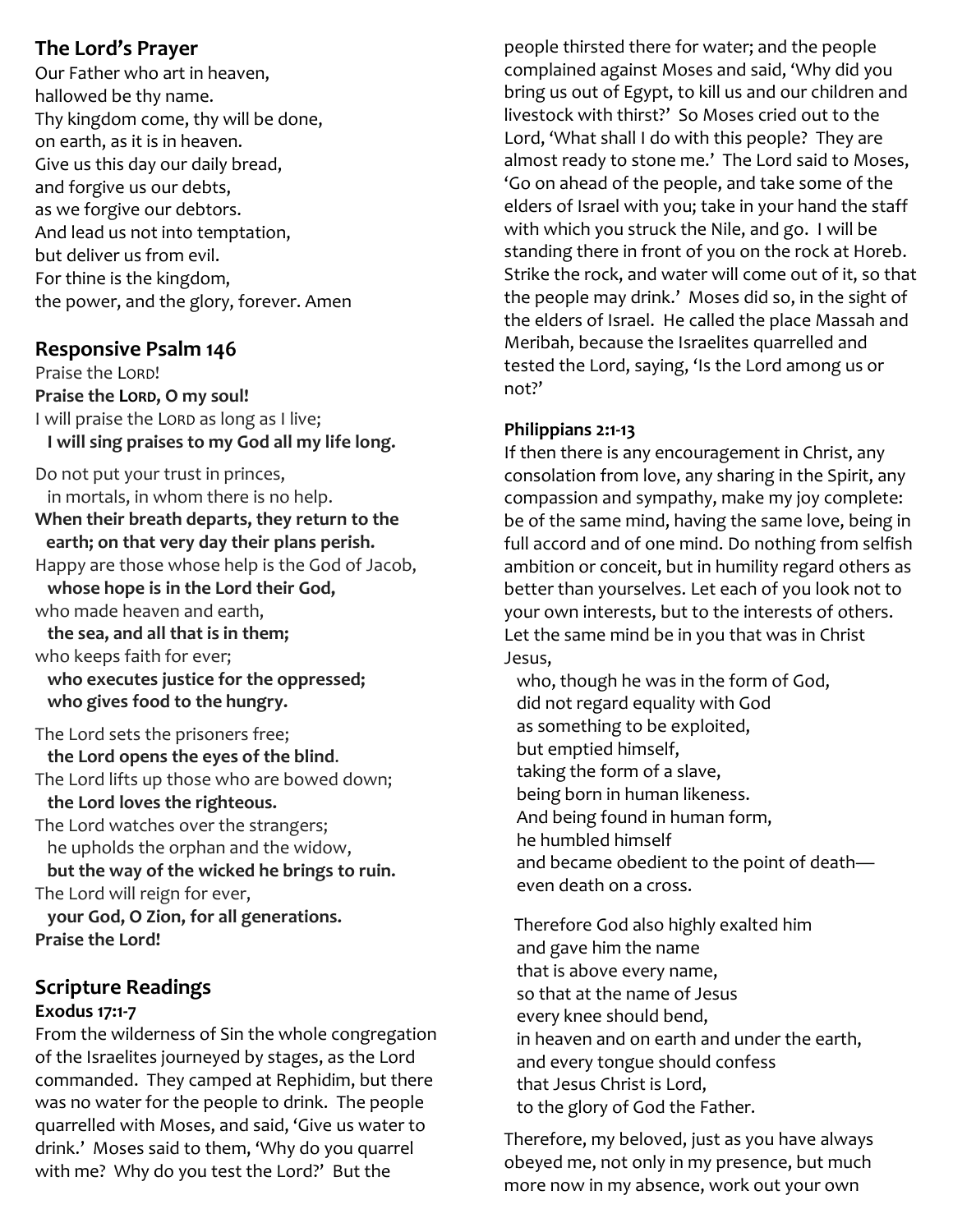salvation with fear and trembling; for it is God who is at work in you, enabling you both to will and to work for his good pleasure.

## **Doxology**

Praise God, from whom all blessings flow; Praise God, all creatures here below; Praise God above, ye heavenly host; Praise Father, Son, and Holy Ghost. Amen.

# **Notes from the Director of Music**

In recent months, several compositions have been performed at St. Andrew's, written by organists for the Chapel Royal in England. Richard Farrant was such a composer during the reign of Edward VI. Today we hear one of his best known anthems, "Hide not Thou Thy Face". Coincidentally, I myself was organist at Her Majesty's Chapel Royal, but the far less prestigious one at Tyendinaga. There are just a few Chapels Royal in the world. Christ Church Tyendinaga was given the Chapel Royal designation in 2004.

David Barber was at one time a writer and critic for the Kingston Whig Standard. He wrote a few humorous books including "A Musician's Dictionary." His definition for "Fugue" follows: "A type of Baroque composition similar to a crossword puzzle, but with fewer clues. The greatest fugue composer was J.S Bach, who died before completing his seminal work, *The Art of Fugue.* Many musicians since have died trying to play it."

You won't be hearing the very challenging *The Art of Fugue* today, but you will hear some fugues written by composers after Bach who tried to keep the form alive. Johann Rembt (1750-1810) was born in the same year that Bach died and was known mainly for retaining the traditions of the late Baroque while others moved on to other forms. Thomas Dupuis (1733-1796) was another composer in the Chapel Royal and was publicly thanked by Haydn for his fugue writing. Through the early 1800's Bach's music was considered old fashioned and largely forgotten. It was Felix Mendelssohn who helped to revive the interest in the music of J.S. Bach – an interest which continues to this day. Perhaps as a tribute to Bach, Mendelssohn used the form of a Fugue in the last movement of one of his organ sonatas. It follows the fundamental rules of Fugue

writing though is clearly something from the Classical-Romantic era.

# **Ushers Schedule**

**Today** - Joan Barr-Knox, Helen McEwen, James & Sandra Muth **Nov 23** –Bob Hessell, Alberta Saunders, Andy & Alec Mills

\*\*\*\*\*\*\*\*\*\*\*\*\*\*\*\*\*\*\*\*\*\*\*\*\*\*\*\*\*\*\*\*\*\*\*\*\*\*\*\*\*\*\*

# **Announcements…… This Morning**

This morning we welcome Glynis Williams who is the Associate Secretary for International Ministries, of The Presbyterian Church in Canada. Appointed in October 2012, she was formerly the Executive Director of Action Réfugiés Montréal, an ecumenical ministry with refugees in Montreal supported by our contributions to Presbyterians Sharing.

## **Congregational Pot-Luck**

Be sure to make time to linger and enjoy good food and great company!

## **Photo Directory**

If you are not yet in our new St. Andrew's photo directory, please stop by the Polson Davis Room for a minute after the service, where Joan and her camera will be waiting.

## **Address Directory**

The latest version of our congregational address directory is now available, thanks to our Roll Clerk, Elizabeth Thompson. Please see her after the service to receive your copy.

# **This Week**

## **Women's Missionary Society**

The WMS will meet tomorrow, Nov, 17th; in St. Andrew's Hall at 1:30 p.m. Rev. Andrew Johnston will speak about his work with KAIROS. All welcome.

### **Property and Maintenance Committee**

Tomorrow, November 17, 7 p.m. Please forward any comments or concerns to the convenor, Greg Matthews, prior to this meeting. Also any suggestions for inclusion in the 2015 budget.

## **Christianity Explored**

Our St. Andrew's autumn study series offers